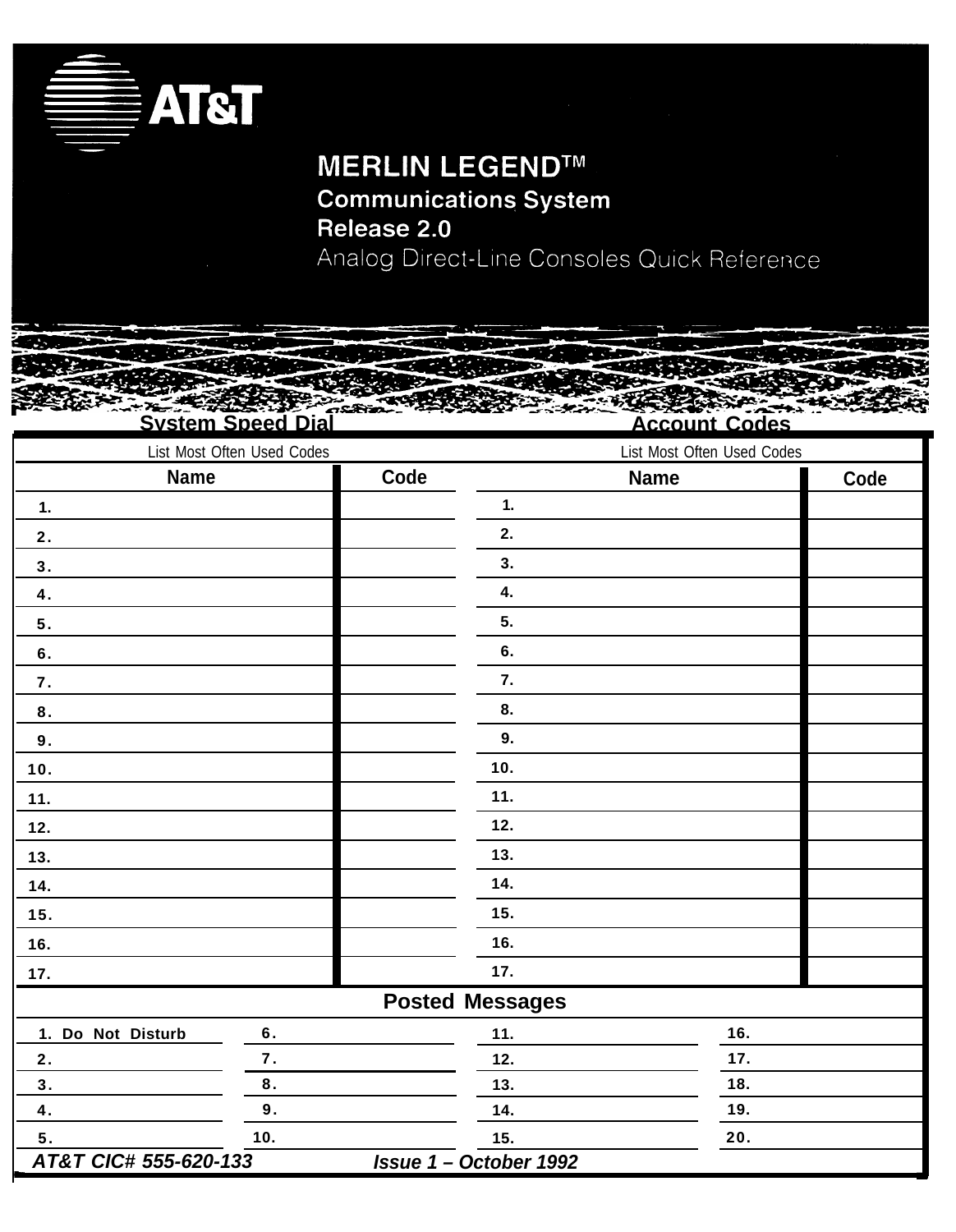# **TELEPHONE**

| <b>Dedicated</b>                          | <b>Feature</b>                                                                   |                                                                             | <b>Line Buttons</b>              |                                                                                         |
|-------------------------------------------|----------------------------------------------------------------------------------|-----------------------------------------------------------------------------|----------------------------------|-----------------------------------------------------------------------------------------|
| <b>Buttons</b>                            |                                                                                  | <b>BIS 22D Display</b>                                                      |                                  | <b>Telephones with SA Buttons</b>                                                       |
| Conference                                | Press to add<br>another person to a<br>call.                                     | 83-220<br>1line/16 char                                                     | SA Ring                          | Use to make/receive<br>ringing calls.                                                   |
| <b>Drop</b>                               | Press to disconnect<br>a person from a<br>conference call.                       | 22 Line<br><b>Buttons</b>                                                   | <b>SA Voice</b>                  | Use to make/receive<br>outside calls, receive<br>inside ringing and<br>voice-announced  |
| <b>HFAI</b>                               | (Hands Free Answer<br>on Intercom) Press<br>to answer voice-<br>announced calls. | Timekeeping<br><b>Buttons</b><br><b>BIS 34D Display</b>                     |                                  | calls, and make inside<br>voice-announced<br>calls. (Co-workers<br>hear your voice over |
| Hold                                      | Press to put a call<br>on hold.                                                  |                                                                             | <b>SA Originate</b><br>Only      | the speakerphone.)<br>Use only to make<br>calls.                                        |
| <b>Message</b>                            | Press to read your<br>messages.                                                  |                                                                             | 555-XXXX                         | Use to make/receive<br>outside calls only.                                              |
| <b>Microphone</b>                         | Press to turn                                                                    |                                                                             |                                  | <b>Telephones with ICOM Buttons</b>                                                     |
|                                           | speakerphone's<br>microphone on and<br>$of f$ .                                  | 34 Line<br><b>Buttons</b>                                                   | <b>ICOM Ring</b>                 | Use to make inside<br>calls and receive                                                 |
| <b>Recall</b>                             | Press to disconnect<br>without hanging up.                                       |                                                                             |                                  | inside ringing and<br>voice-announced<br>calls.                                         |
| Speakerphone<br><b>Speaker</b>            | Press to turn<br>speakerphone on or<br>off.                                      |                                                                             | <b>ICOM Voice</b>                | Use to make inside<br>voice -announced<br>and receive inside                            |
| <b>Transfer</b>                           | Press to send a call<br>to another phone.                                        | <b>Dedicated Feature</b>                                                    |                                  | ringing and voice-<br>announced calls.                                                  |
| Timekeeping<br><b>Buttons</b><br>(BIS-22D | Used to display<br>timekeeping<br>functions.                                     | <b>Buttons</b><br>Note: BIS-34 same as<br>BIS-34D except<br>without display | <b>ICOM</b><br>Originate<br>Only | Use only to make<br>inside calls.                                                       |
| <b>BIS-34D)</b>                           |                                                                                  |                                                                             | 555-XXXX                         | Use to make/receive<br>outside calls only.                                              |

### **Additional buttons on MERLIN II System Display Console:**

- **Shift Buttons** Shift buttons 1,2, and 3 used with DSS buttons to handle calls for up to 120 extensions:
	- Shift 1 Reaches the first number on each DSS button, ranging from 10-49.
	- Shift 2 Reaches the second number on each DSS button, ranging from 50-89.
	- Shift 3 Reaches the third number on each DSS button, ranging from 90-129. Press shift buttons 1,2, or 3, then associated DSS buttons to reach extension numbers assigned on your DSS.
- Press **Message Status** then shift button to see Message light status for associated extension. Press to set alarm, timer, date, and time. **Message status Clock Functions**

#### **MERLIN II System Display Clock**

**Functions** 

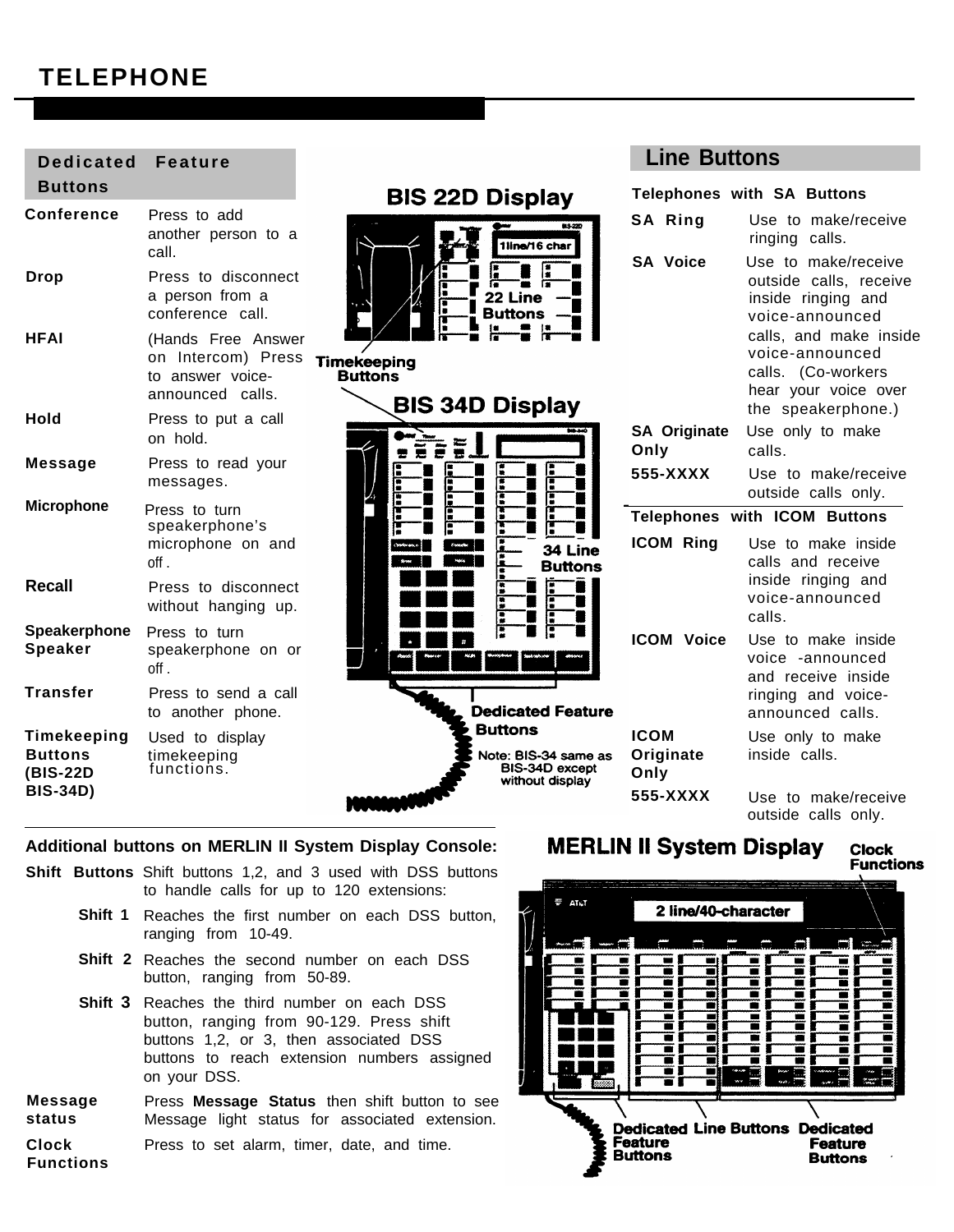# **CALL HANDLING**

## **Rings**

|                                                                                                                                      |                                                                                        | <b>Display</b>             | Call                                                      | Calls                                                                                                    | 5. |
|--------------------------------------------------------------------------------------------------------------------------------------|----------------------------------------------------------------------------------------|----------------------------|-----------------------------------------------------------|----------------------------------------------------------------------------------------------------------|----|
|                                                                                                                                      | You hear You see                                                                       | shows                      | Type                                                      | To answer a call:                                                                                        |    |
| 2 rings                                                                                                                              | Green flashing (screen<br>light beside<br>line button                                  | blank)<br>or FX-NYC        | outside                                                   | Use the headset, lift handset,<br>or press Speakerphone or<br>Speaker.                                   | 6. |
| 1 ring                                                                                                                               | Green flashing 23 Ext-R<br>light beside SA or 23 Wayne<br>or ICOM/fast                 |                            | inside                                                    | For voice-announced only on<br>BIS phones:                                                               | 7. |
| flashing light<br>beside DSS                                                                                                         |                                                                                        |                            | — Press the <b>Microphone</b><br>button to talk over your |                                                                                                          |    |
| Caller's<br>voice                                                                                                                    | Green steady<br>light next to SA or Wayne<br>or ICOM and<br>steady light<br>beside DSS | 423 Ext-V inside<br>-Ext V |                                                           | speakerphone.<br>- Use <b>HFAI. HFAI</b> must be<br>on before the call comes<br>in to talk directly into |    |
| 3 rings<br>Green flashing Tfr-Ret ext. return<br>light beside<br>line button/slow<br>flashing light<br>beside DSS<br>during transfer |                                                                                        |                            |                                                           | speakerphone.<br>To make a call:                                                                         |    |
|                                                                                                                                      |                                                                                        |                            |                                                           | Press ICOM or SA button.<br>1.<br>$2$ .<br>Lift handset, press Speaker                                   |    |
|                                                                                                                                      |                                                                                        |                            |                                                           | or <b>Speakerphone</b> , or use the                                                                      |    |

## **Line Button Lights**

#### **Light Meaning**

| Steady red              | Automatically connected to<br>this line when you lift the<br>handset, |
|-------------------------|-----------------------------------------------------------------------|
| Steady green            | Line is in use, or the feature<br>on this button is in use.           |
| Steady red<br>and green | You are using this line.                                              |
| Flashing green          | Call on this line is incoming,                                        |
| Fast flashing<br>green  | Call on this line is on hold,                                         |

# **DSS Button Lights**

| Light  | Meaning                                                                   |
|--------|---------------------------------------------------------------------------|
| Off    | This co-worker is not on the<br>phone and is not using Do Not<br>Disturb. |
| Steady | This co-worker is on the phone<br>or is using Do Not Disturb.             |
|        | Fast flashing This co-worker is calling you.                              |
|        |                                                                           |

Slow flashing A call you transferred to this extension is returning to vou.

# **Answering/Making Calls**

- Use the headset, lift handset, or press **Speakerphone** or **Speaker.**
- For voice-announced only on BIS phones:
	- Press the **Microphone** button to talk over your speakerphone.
	- Use **HFAI. HFAI** must be on before the call comes in to talk directly into speakerphone.

#### To make a call:

- 1 . Press **ICOM** or **SA** button.
- 2 . Lift handset, press **Speaker** or **Speakerphone,** or use the headset.
- 3. Press DSS, or **Auto Dial** for the extension, or dial extension.

To make outside calls for coworkers:

- 1 . Press an available line button.
- 2 . Lift handset, press **Speaker** or **Speakerphone,** or use the headset,
- 3 . Dial phone number or press programmed outside **Auto Dial** button.
- 4 . Announce the call.
- 5 . Press **Transfer.**
- 6 . Press DSS or **Auto Dial** button for co-worker's extension, or dial extension.
- 7 . Announce the call,
- 8 . Hang up.

# **Conference**

Conference can have up to three inside participants, including yourself, and up to two outside participants. 1.

- Dial the first number or extension.
- Press **Conference.** 2.
- Select line button, if not selected. 3.
- Dial next number or extension. 4.

# **Conference cont'd**

- 5. Announce call and press **Conference.**
- 6. Repeat Steps 2-5 for each outside participant, if any.
- To end conference, hang Up or press **Speaker** or **Speakerphone.**
	- Press **Drop** and line button to drop last participant added.
	- Press **Hold** to temporarily leave conference.
	- Press any participant's line button to rejoin conference.

## **Transfer**

- For inside transfer:
	- 1 . One-touch transfer:
		- ◆ With automatic completion:
			- Press DSS or **Auto Dial** button.
		- With manual completion:
			- 1. Press DSS or **Auto Dial** button.
			- 2. Announce the call.
			- 3. Hang up or press **Speaker** or **Speakerphone.**
	- 2. Without one-touch transfer:
		- 1. Press **Transfer.**
		- 2. Press extension, DSS, or **Auto Dial** button.
		- 3. Hang up or press **Speaker** or **Speakerphone.**
		- If co-worker unavailable:
		- ◆ l Consider Barge-In, Camp-On, Paging, or Park.
		- I Use Send/Remove Message.

### For outside transfer:

- 1. Press **Transfer.**
- 2. Press line or **SA** button,
- 3. Dial dial-out code and number.
- 4. Hang up or press **Speaker** or **Speakerphone.**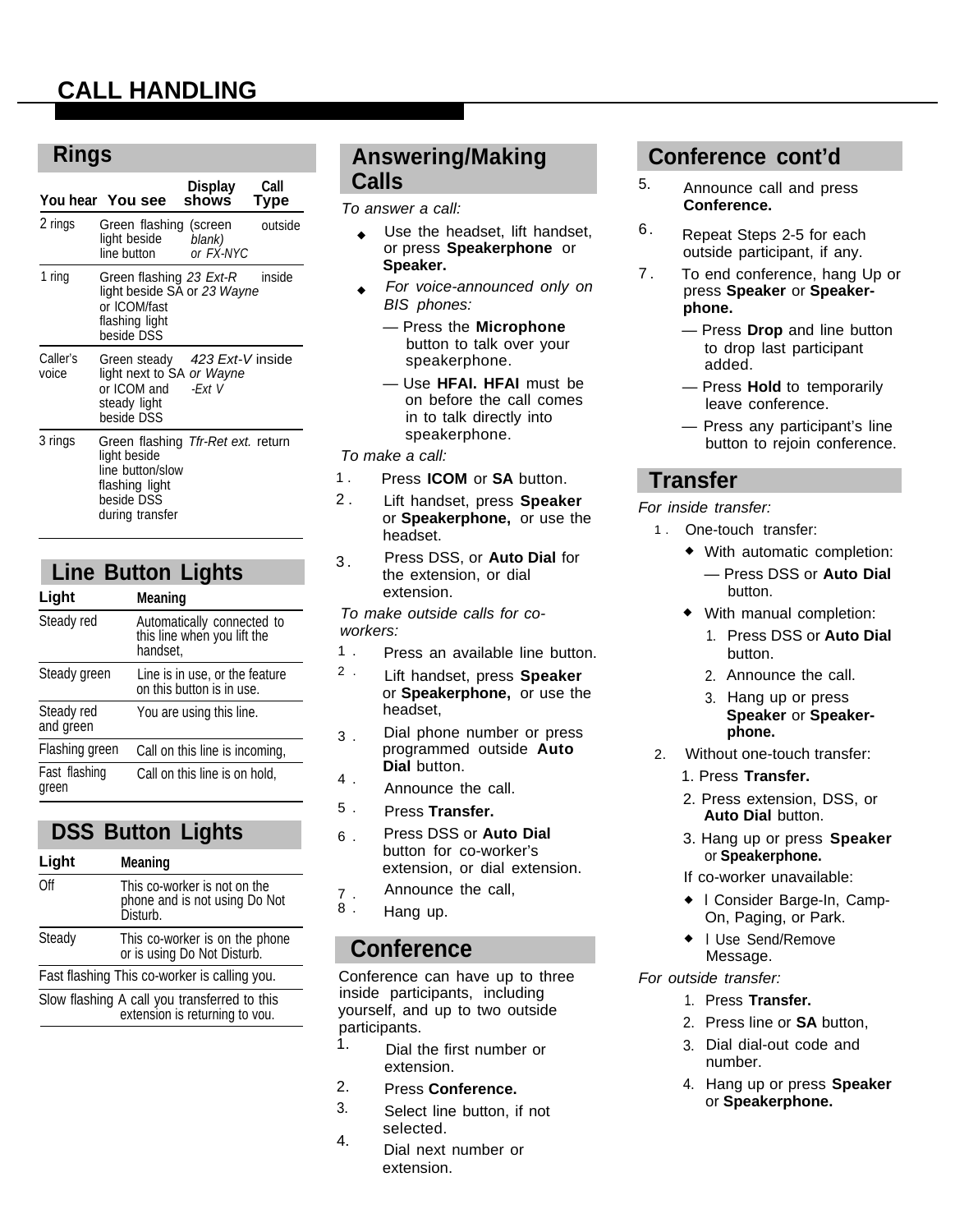# **OFTEN USED FEATURES**

Use the **Reminder** service to automatically place ringing calls to phones in the system at preset times.

To program a reminder service button:

#### See **Programming Buttons.**

To set a reminder:

- 1. Press **Reminder Set** button or press programmed **Feature** button and dial **81.**
- 2. Press DSS or **Auto Dial** button for the extension.
- <sup>3</sup>. Dial a four-digit time from 1200 to 1159.
- 4. Dial 2 **(A)** for a.m. or 7 **(P)** for p.m.
- 5. Repeat Steps  $2 - 4$  for each additional phone.
- 6. Hang up.

To read reminder messages on a display:

- 1. Press **Reminder Set** button or press **Feature** and dial **81.**
- 2. Press DSS or **Auto Dial** button for the extension or dial the extension.
- 3. Displays appear as follows:
	- ◆ Answered reminder call: extension: A time AM/PM
	- Missed reminder call extension: X time AM/PM
	- Reminder set: extension: time AM/PM
- 4. Hang up.

To cancel, set and answered reminders:

- 1. Press Reminder Cancel button or press Feature and dial **\*81.**
- 2. Press DSS or Auto Dial button for the extension or dial the extension.

### To clear a missed reminder:

- 1. Press Missed Reminder button. **Exit and Solution** B. Select Exit twice.
- 2. Press programmed Reminder Cancel button, or press **Feature** and dial **\*81.**
- 3. To see next missed reminder, press Feature and dial **\*28.**
- 4. Repeat Steps 2 and 3, if necessary.
- 5. Press Missed Reminder button.

# **Reminder Headset Features**

You must program an **Auto Answer All** button to automatically send calls to the headset. You must have a General Purpose Adapter (GPA) to connect the headset to the console.

To program:

#### See **Programming Buttons.**

To use:

- 1. Verify that the switch on the GPA is on **Auto.**
- 2. Toggle programmed **Auto Answer All** button to turn headset on/off.

## **Calendar**

- To set time, day, and date:
	- ◆ For BIS-22D and BIS-34D Consoles:
		- 1. Press **Set** until item flashes.
		- 2. Press **Fwd** or **Rev** to change item.
		- 3. Press **Set.**
		- 4. Repeat Steps 1-3 if necessary.
		- 5. Press **Exit.**
	- ◆ For MERLIN II System Display Consoles:
		- 1. Press **Clock Functions** button.
		- <sup>2.</sup> Select S*et.*
		- <sup>3.</sup> Select Day.
		- 4. Press button below display to select current day.
		- 5. Select Time.
		- 6. Press *Hour* and *Min* arrow keys.
		- 7. Select Date.
		- 8. Press *Month* and *Date* arrow keys.
		- 9. Select Exit twice.
		- 10. Press **Clock Functions** button.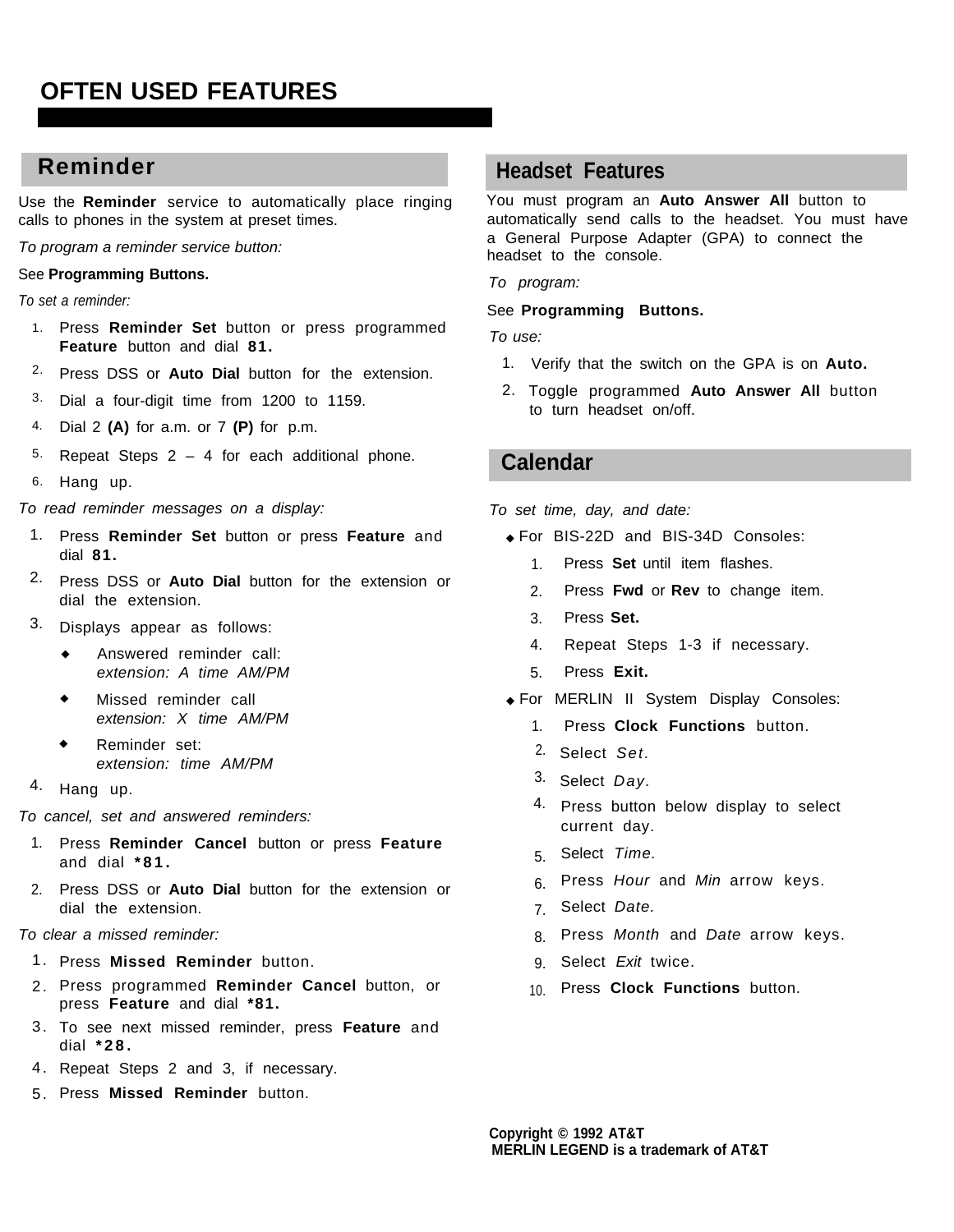To program speakerphone paging button:

- 1. Label a button as **Group Page** (name) or Page All.
- 2. Slide T/P switch to P.
- 3. Press labeled button.
- 4. Dial **\*22** and Group Page or Page All extension.
- 5. Slide T/P switch to center.

### To use speakerphone paging:

- 1. Press any **ICOM Ring** or **SA Ring** button.
- 2. Lift handset or use headset,  $1.$
- 3. Press programmed button or dial company-provided Group Page or Page All number.
- 4. Announce call after beep.

To use loudspeaker paging:

- 1. Lift handset or use headset.
- 2. Press programmed button, or press Feature and dial 9 and Loudspeaker Page line number.
- 3. Dial code for zone to be paged.
- 4. Announce call.

To program button:

See Programming Buttons.

To program a park button for a specific Park Zone:

- 1. Label button Park (zone).
- 2. Slide T/P switch to P.
- 3 . Press labeled button.
- 4 . Dial **\*22** and Park Zone extension.
- 5. Slide T/P switch to center.
- To use park and paging:
	- Park the call.
		- At your extension:
		- ◆ Press programmed Park button.
		- ◆ Press Transfer, dial your extension, and press Transfer again.
		- At a park zone:
		- ◆ Press programmed Park (zone) button.
		- Press Transfer, dial Park Zone extension, and press Transfer again.
- 2. Setup page.

For Speakerphone Page:

- ◆ Press programmed Group Page - (name) or Page All button.
- Dial Group Page or Page All number.

For Loudspeaker Page:

- Press programmed Loudspeaker Page button.
- Press Feature and dial 9 and line number (801-880) and code for the Page Zone, if necessary.
- <sup>3.</sup> Announce call and extension where call is parked.

# **Paging Park Alarm Clock**

To set alarm clock:

- ◆ For BIS-22D and BIS-34D Consoles :
	- 1. Press **Set** until alarm appears on display.
	- 2. Press **Fwd** to set On.
	- 3. Press **Set .**
	- 4. Press **Fwd** or **Rev** to set the hour.
	- 5. Press **Set .**
	- 6. Press **Fwd** or **Rev** to set the minutes .
	- 7. Press **Set**
	- 8. Press Exit.
- ◆ For MERLIN II System Display Consoles :
	- 1. Press **Clock Functions** button.
	- 2. Select Alarm.
	- 3. Select Alrm Set.
	- 4. Press Hour and Min arrow keys.
	- 5. Select Exit.
	- 6. Select Alrm On.
	- 7. Select Exit.
	- 8. Press **Clock Functions** button.
- To cancel alarm clock:
- ◆ For BIS-22D and BIS-34D Consoles:
	- Press **Set.** 1.
	- Press **Fwd.** 2.
	- Press **Exit.** 3.
- ◆ For MERLIN II System Display Consoles:
	- Press **Clock Functions** button. 1.
	- 2. Select Alrm Off.
	- Select Exit. 3.
	- Press **Clock Functions.** 4.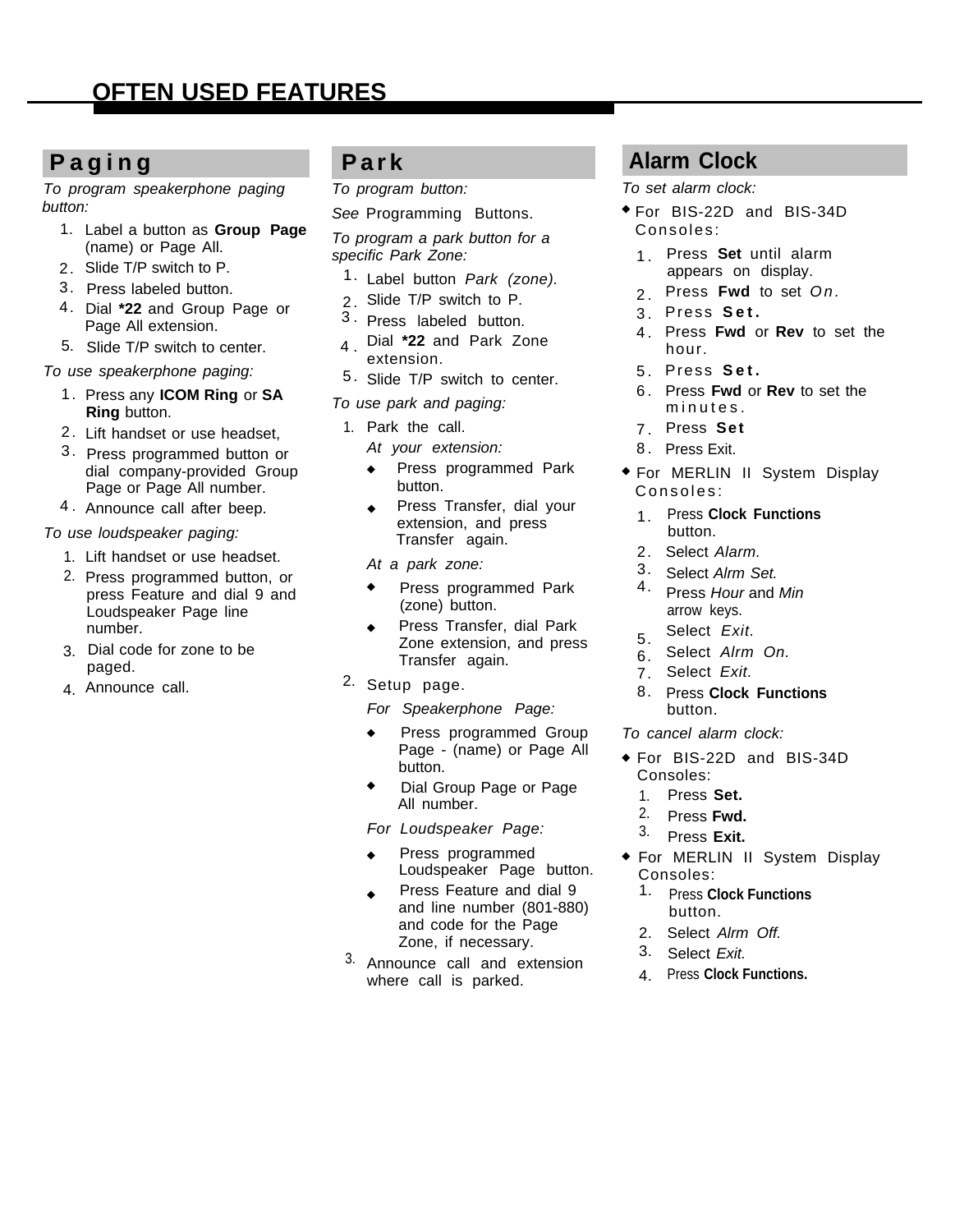# **FEATURES & PROGRAMMING**

### **Programming Buttons**

To program a **Feature** button:

- 1. Label a line button with Feature.
- <sup>2.</sup> Slide T/P switch to P.
- 3. Press labeled button.
- 4. Dial **\*20.**
- 5. Slide T/P switch to center.

To program features onto buttons:

- 1. Label a line button appropriately.
- 2. Slide T/P switch to P.
- 3. Press labeled button.
- 4. Dial programming code.
- 5. Slide T/P switch to center.

## **Programming Features**

Some features set up how your works and are not programmed onto a button. The\* in the Programming Codes table flags these features.

To set these features:

- 1. Slide T/P to P.
- 2. Press **ICOM** or **SA** button.
- 3. Dial programming code flagged with a ‡.
- 4. Repeat Steps 2 and 3 for additional phone set up features.
- 5. Slide T/P to center.

| <b>PROGRAMMING CODES</b>                |                 |                              |                    |  |
|-----------------------------------------|-----------------|------------------------------|--------------------|--|
| Feature                                 | Code            | Feature                      | Code               |  |
| <b>Account Code Entry</b>               | $*82 + code$    | <b>Notify</b>                |                    |  |
| Auto Dial                               |                 | notify receive               | *758 + extension   |  |
| inside $\bullet$                        | *22 + extension | notify send                  | *757 + extension   |  |
| outside $\bullet$                       | $*21 + number$  | Paging                       |                    |  |
| Callback                                |                 | group paging                 | $*22 + group ext.$ |  |
| automatic callback off‡                 | **12            | Park                         | $*86$              |  |
| automatic callback on $\ddagger$        | $*12$           | park zone                    | $*22 + zone$       |  |
| selective callback                      | $*55$           | Personalized Ring‡           | $*32 + ring (18)$  |  |
| Call Waiting                            |                 | Personal Speed Dial          | $#+(01-24) + *21$  |  |
| $off \downarrow$                        | $***11$         |                              | $+$ number         |  |
| on‡                                     | $*11$           | Pickup                       |                    |  |
| Camp-On                                 | $*57$           | general                      | $*9$               |  |
| Coverage                                |                 | group                        | *88                |  |
| coverage vms off +                      | $*46$           | inside‡                      | $*9 +$ extension   |  |
| group coverage +                        | $*42 + group$   | outside‡                     | *9 + line number   |  |
| inside and outside‡                     | $*48$           | Privacy                      | $*31$              |  |
| off‡                                    | $*49$           | Recall                       | *775               |  |
| outside only                            | **48            | Reminder Service             |                    |  |
| primary individual coverage $\bullet$   | *40 + extension | cancel reminder              | **81               |  |
| secondary Individual coverage $\bullet$ | *41 + extension | missed reminder              | *752               |  |
| Do Not Disturb ◆                        | $*47$           | set reminder                 | $*81$              |  |
| Extension Status Off (Operator)         | *760            | <b>Ringing Options</b>       |                    |  |
| Extension Status 1 (Operator)           | *761            | abbreviated off <sup>+</sup> | $*342$             |  |
| <b>Extension Status 1</b>               | $*45$           | Abbreviated on <sup>±</sup>  | $*341$             |  |
| Extension Status 2 (Operator)           | *762            | delayed all lines‡           | *346               |  |
| <b>Extension Status 2</b>               | $*44$           | delayed one line‡            | $*36$              |  |
| Forward                                 | $*33$           | immediate all lines‡         | $*347$             |  |
| <b>Headset Features</b>                 |                 | immediate one line‡          | $*37$              |  |
| Headset Auto Answer ◆                   | *780            | no ring all ines‡            | *345               |  |
| Headset/Handset Mute +                  | *783            | no ring one line‡            | $*35$              |  |
| <b>Headset Status</b>                   | *782            | Saved Number Dial u          | $*85$              |  |
| Last Number Dial                        | $*84$           | Signaling u                  | $*23 +$ extension  |  |
| Messaging                               |                 | System Speed Dial            | $*24 + code$       |  |
| leave message                           | $*25$           | Voice Announce               |                    |  |
| posted message                          | *751            | off‡                         | $**10$             |  |
| Send/Remove message                     | $*38$           | on‡                          | $*10$              |  |
| Night Service ◆                         | $*39$           |                              |                    |  |

can also accessed from a feature your phone works; a programmed button.<br>code. button is not needed to use them button is not needed to use them.

No diamond means the feature  $\begin{array}{cc}\n \downarrow \text{Denotes features that setup how} \\
\downarrow \text{Neutrino} \\
\downarrow \text{Concremeal} \\
\downarrow \text{Concremeal} \\
\downarrow \text{Concremeal} \\
\downarrow \text{Concremeal} \\
\downarrow \text{Concremeal} \\
\downarrow \text{Concremeal} \\
\downarrow \text{Concremeal} \\
\downarrow \text{Concremeal} \\
\downarrow \text{Concremeal} \\
\downarrow \text{Concremeal} \\
\downarrow \text{Concremeal} \\
\downarrow \text{Concremeal} \\
\downarrow \text{Concremeal} \\
\down$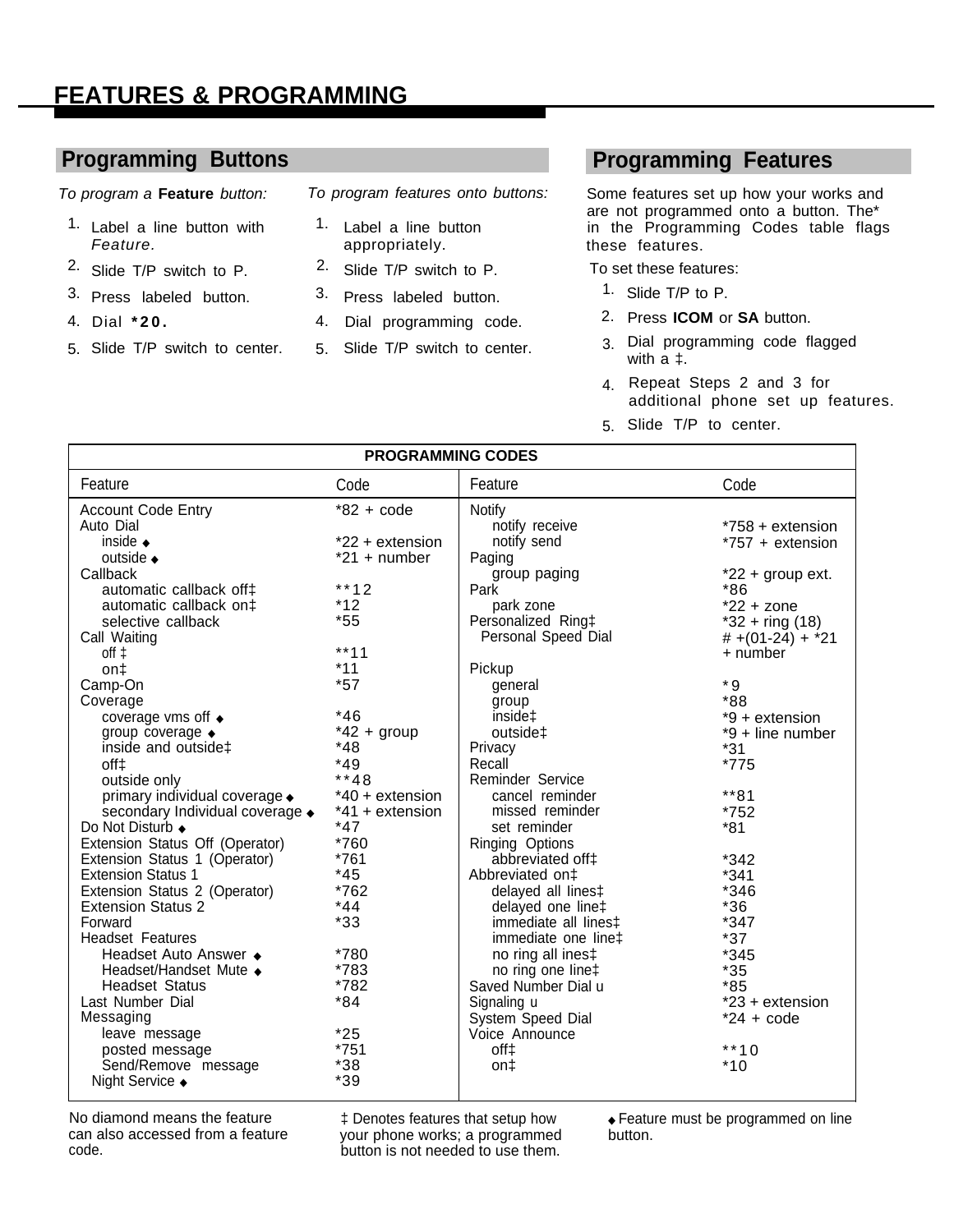# **MESSAGING**

# **Accessing Features**

Some features are accessed by dialing a feature code, others are accessed via a programmed button.

To access features:

- ◆ Dial a feature code:
	- 1. Press **Feature** or dial #. (To use # sign, you must Iift headset.)
	- 2. Dial feature code.
- ◆ Press a button programmed with a feature.

| <b>FEATURE CODES</b>                                                                                                                                                                                                                                                                                                                                                                                                                                                                                                                                                                                                                                                 | To prog.                                                                                                                                                                                                                                                                                                                                                                                |                                                                                                                                                                                                                                                                              |
|----------------------------------------------------------------------------------------------------------------------------------------------------------------------------------------------------------------------------------------------------------------------------------------------------------------------------------------------------------------------------------------------------------------------------------------------------------------------------------------------------------------------------------------------------------------------------------------------------------------------------------------------------------------------|-----------------------------------------------------------------------------------------------------------------------------------------------------------------------------------------------------------------------------------------------------------------------------------------------------------------------------------------------------------------------------------------|------------------------------------------------------------------------------------------------------------------------------------------------------------------------------------------------------------------------------------------------------------------------------|
| Feature                                                                                                                                                                                                                                                                                                                                                                                                                                                                                                                                                                                                                                                              | Code                                                                                                                                                                                                                                                                                                                                                                                    | See Pro                                                                                                                                                                                                                                                                      |
| <b>Account Code Entry</b><br>Callback-Selective<br>Call Waiting-pickup†<br>Camp-On<br>Extension Status Off (Operator)<br><b>Extension Status 1</b><br>Extension Status 1 (Operator)<br><b>Extension Status 2</b><br>Extension Status 2 (Operator)<br>Follow Me<br>Forward<br>Forward and Follow Me<br>cancel all extensions†<br>cancel one extension+<br>cancel from your phone<br>Last Number Dial<br>Languagett<br>English<br>French<br>Spanish<br>Messaging<br>cancel message<br>delete message<br>leave message<br>next message<br>send/remove message<br>Paging<br>loudspeaker paging<br>Personal Speed Dial<br>Pickup<br>group<br>inside<br>outside<br>Privacy | $82 + \mathrm{code}$<br>55<br>87<br>57<br>760 + extension<br>45<br>761 + extension<br>44<br>762 + extension<br>34 + extension<br>33 + extension or<br>phone number<br>$*34*$<br>*34 + extension<br>33 + your extension<br>84<br>790<br>791<br>792<br>*53 + extension<br>26<br>25<br>28<br>$38 +$ extension<br>$9 + line + zone$<br>code (01 -24)<br>88<br>$9 +$ extension<br>$9 + line$ | To use:<br>Use Sen<br>on a me<br>with non<br>phones,<br>If the me<br>using the<br>button tu<br>the opera<br>display<br>To turn<br><b>Auto Dial</b><br>1. Cheo<br>Autc<br>exte<br>2. To t<br>pres<br>butto<br>dial<br>To use S<br>without <b>F</b><br>1. Pres<br>butt<br>dial |
| off<br>on<br><b>Reminder Service</b>                                                                                                                                                                                                                                                                                                                                                                                                                                                                                                                                                                                                                                 | $*31$<br>31                                                                                                                                                                                                                                                                                                                                                                             | From Display                                                                                                                                                                                                                                                                 |
| cancel reminder<br>set reminder<br>System Speed Dial                                                                                                                                                                                                                                                                                                                                                                                                                                                                                                                                                                                                                 | *81 + extension<br>$81 + ext. + time +$<br>A or P<br>code (600-729)                                                                                                                                                                                                                                                                                                                     | Alarm Clock <sup>+</sup><br>Calendar <sup>+</sup>                                                                                                                                                                                                                            |

## **Receive Messages**

When your message light is on, press the **Message** button to read the message on your display. On nondisplay consoles, only another operator can notify you of a message by turning on your **Message** light.

## **Send/Remove** Messages

#### ogram:

#### **rogramming Buttons.**

end/Remove Message to turn message light for co-workers ondisplay phones. On display s, it leaves a message as well. message light is already on, the **Send/Remove** Message turns off the light (and cancels erator message left on a y phone).

rn message lights on/off using **Dial** button:

- heck the red light next to the **Auto Dial** button for the xtension.
- o turn message light on or off, press **Send/Remove Message** button, or press **Feature** and dial **38.**

e Send/Remove Message without **Auto Dial:**

I

**ress Send/Remove Message** button, or press **Feature** and dial **38.**

#### † Feature must be activated with a feature code.

†† For time functions, English operates on 12-hour clock (A or P). French and Spanish operate on 24-hour clock.

‡ For BIS consoles, use the timekeeping buttons.